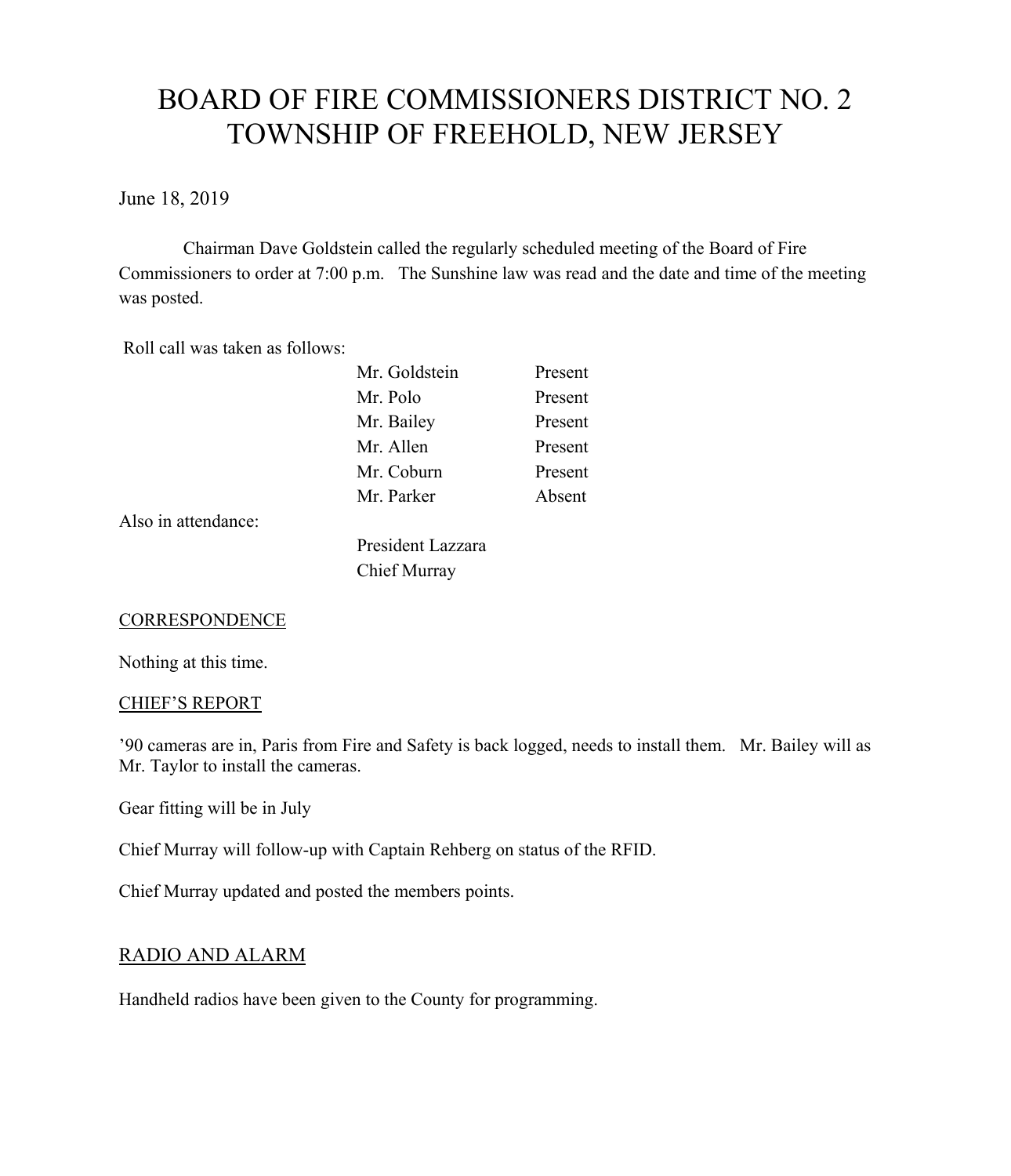# **BUILDINGS**

Dutch lane Road Firehouse concrete work has been started, the bay floors to start on 7/30/19.

Pond Road Firehouse ceiling is leaking, need to find the source of the leak.

### INSURANCE

Mr. Goldstein will update LOSAP with VFIS by July 1, 2019

# **MAINTENANCE**

'90 tires estimate on State contract list is \$5,724.14 for Goodyear tires.

Mr. Bailey received 3 quotes for new hose:

- 1. NJ Fire Equipment- Snap Tite and Ponn Supreme for \$10,664.00 without shipping
- 2. All American Fire Hose- Snap Tite and Ponn Supreme \$9,702.00
- 3. Continental Fire Equipment-Key Fire hose \$8,118.00 includes shipping and 10 year warranty.

# OLD BUSINESS

Nothing at this time.

#### NEW BUSINESS

Chief Murray told the commissioners that the members are talking about selling the old '77.

#### AUDIT/BUDGET

Mr. Gerald Stankiewicz presented the final audit for the ending of the fiscal year December 31, 2018. In conclusion, there were no comments or questions. Mr.Goldstein made a motion to accept the audit, Mr. Allen 2nd. Roll was called and audit was accepted.

Mr. Stankiewicz presented the final budget for 2019 and gave his recommendations for the 2020 budget.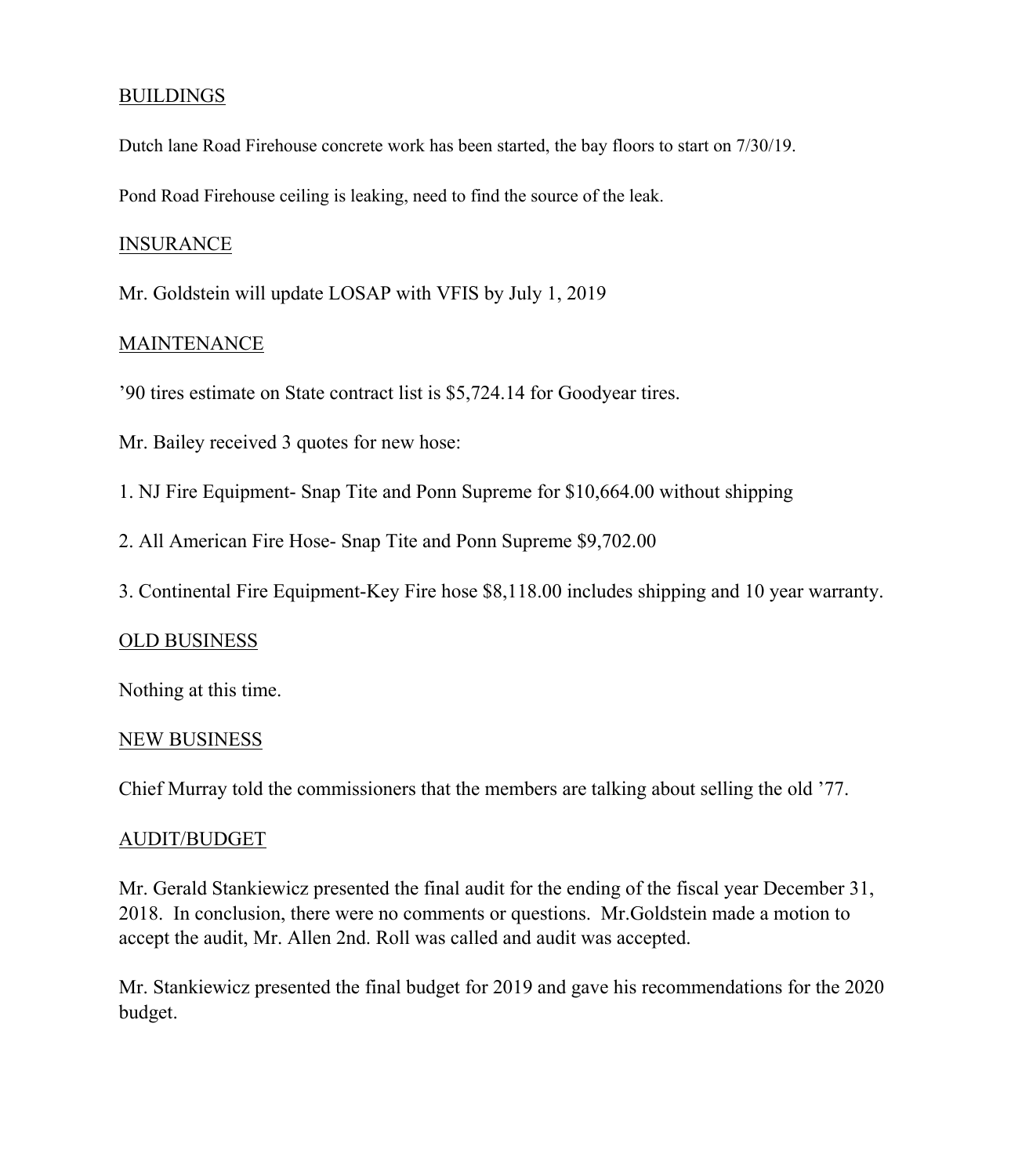# TREASURER

Mr. Polo transferred \$435,000.00 from CD account to savings account.

Checking Acct. \$888.66 Savings Acct. \$1,309,402.39 CD \$1,038,080.03

Total \$2,348,371.08

| Check#                              |                       |
|-------------------------------------|-----------------------|
| 10969 JCP&L                         | \$<br>310.55          |
| 10970 NJNG                          | $\mathbb{S}$<br>96.84 |
| 10971 Verizon Wireless              | \$453.19              |
| 10972 Optimum                       | \$570.44              |
| 10973 Glatfelter Specialty Benefits | \$29,725.53           |
| 10974 Staples                       | $\mathbb{S}$<br>54.98 |
| 10975 Buchanan, Ingersoll Rooney    | \$538.00              |
| 10976 Dennis Polo                   | \$2,500.00            |
| 10977 Ryan Bailey                   | \$2,000.00            |
| 10978 Jeffrey Allen                 | \$2,000.00            |
| 10979 David Goldstein               | \$2,000.00            |
| 10980 Patrick Coburn                | \$2,000.00            |
| 10981 EFFC                          | \$31,250.00           |
| 10982 Kempton Flag                  | \$382.46              |
| 10983 Midstate Mobile               | \$330.00              |
| 10984 Electronic Measurement Labs   | \$282.05              |
| 10985 Erace Inc.                    | \$4,950.00            |
| 10986 Roux Associates               | \$2,063.00            |
| 10987 Township of Freehold          | $\mathbb{S}$<br>54.62 |
| 10988 Access Health                 | \$331.00              |
| 10989 Cummins                       | \$2,454.00            |
| 10990 U.S. Grounds                  | \$<br>554.07          |
| 10991 Cooper Electric               | \$389.50              |
| 10992 Nick DiNicolas                | \$150.00              |
| 10993 County of Monmouth            | \$483.60              |
| 10994 Jersey Coast Fire             | \$116.75              |
| 10995 Samuel Klein                  | \$5,050.00            |
| 10996 33 East Car Wash              | \$<br>27.00           |